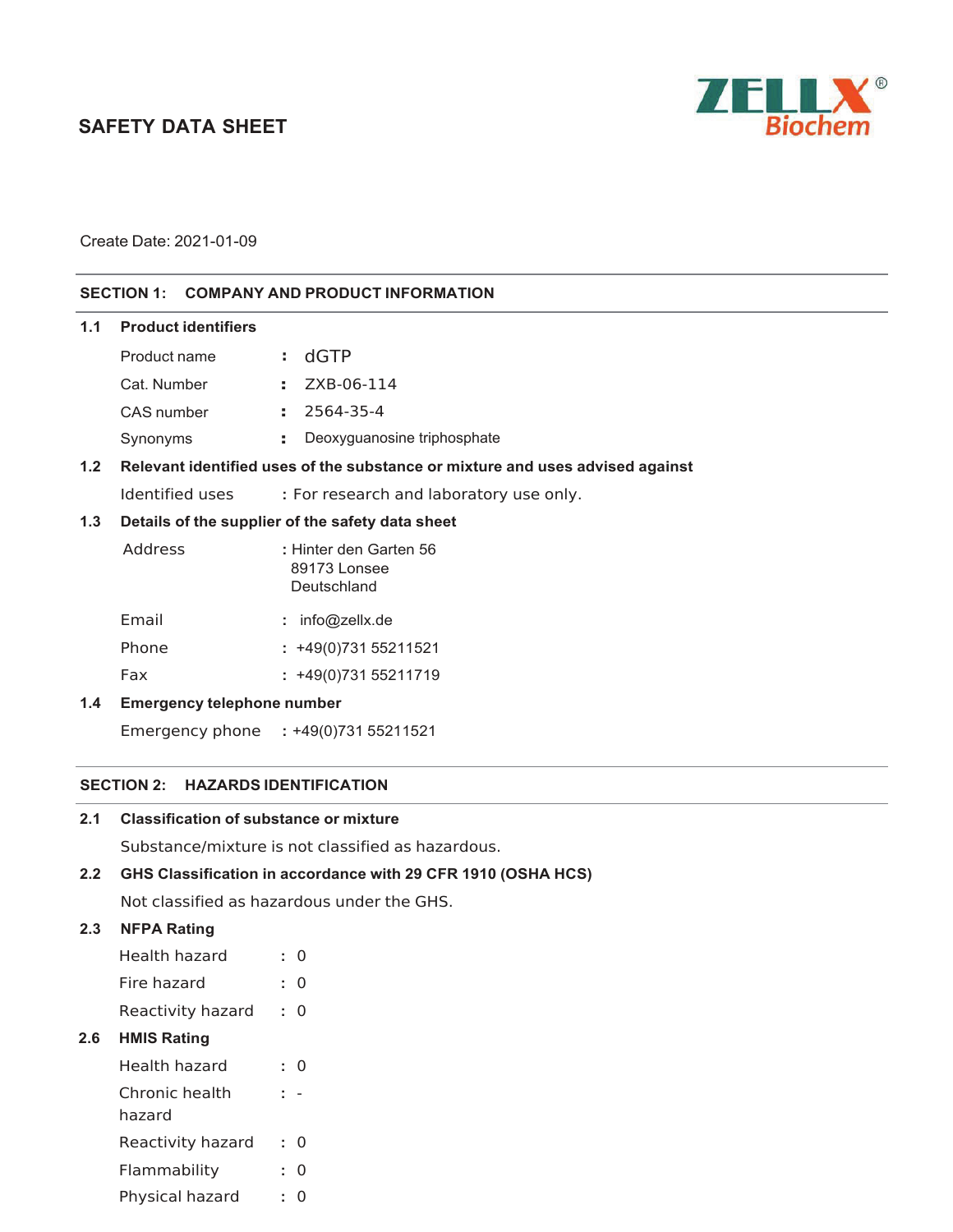#### **SECTION 3: COMPOSITION/INFORMATION ON INGREDIENTS**

#### **3.1 Substances**

| Substance                       | CAS#      | FC# | Concentration |
|---------------------------------|-----------|-----|---------------|
| dGTP                            |           |     |               |
| $M.F: C_{10}H_{16}N_5O_{13}P_3$ | 2564-35-4 | -   | -             |
| M.W: 507.18 g/mol               |           |     |               |

#### **3.2 Hazardous components & classification**

No chemicals or constituents are known to be present that require disclosure under applicable regulations.

#### **SECTION 4: FIRST AID MEASURES**

#### **4.1 Description of first aid measures**

#### **General advice**

Consult a physician if symptoms are severe or persistent. Provide this data sheet to medical personnel. If product is spilled or leaked, evacuate area.

#### **In case of inhalation**

If inhaled, move person to fresh air and monitor breathing. If not breathing, give artificial ventilation. Consult a physician if symptoms are severe or persistent.

#### **In case of skin contact**

Immediately wash with excess soap and water. Take victim immediately to hospital. Consult a physician.

#### **In case of eye contact**

Flush eyes with water or eye wash solution as a precaution for 15 minutes. Consult a physician if symptoms are severe or persistent.

# **In case of ingestion**

Only induce vomiting if recommended by medical personnel. If subject is unconscious, do not give anything by mouth. If conscious, rinse mouth with water and drink plenty of water. Consult a physician.

#### **4.2 Most important symptoms and effects, both acute and delayed**

All known important symptoms are described in Section 2 and/or Section 11. No other important symptoms to report.

#### **4.3 Indication of any immediate medical attention and special treatment needed**

No special treatment indicated. Provide treatment in accordance with exhibited systems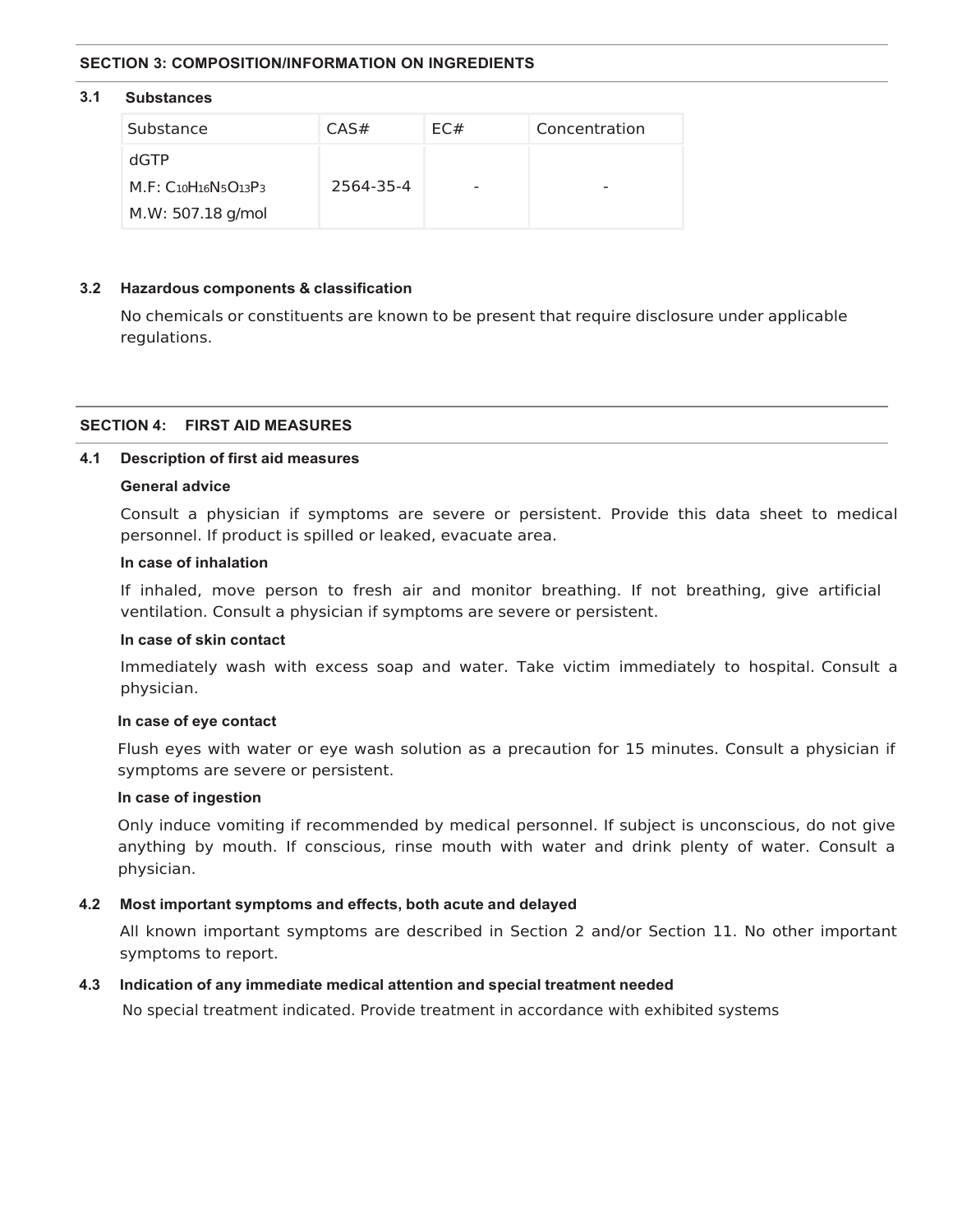#### **SECTION 5: FIRE FIGHTING MEASURES**

#### **5.1 Conditions of flammability**

This product considered not flammable or combustible.

#### **5.2 Suitable extinguishing media**

Water spray, alcohol-resistant foam, dry chemical, and carbon dioxide extinguishers are suitable.

#### **5.3 Special hazards arising from the substance**

During a fire, highly toxic gases may be generated by thermal decomposition or combustion

– Unknown.

#### **5.4 Advice for firefighters**

Wear self-contained breathing apparatus and protective clothing to prevent contact with skin and eyes

#### **SECTION 6: ACCIDENTAL RELEASE MEASURES**

#### **6.1 Personal precautions, protective equipment and emergency procedures**

Provide suitable ventilation. Use any necessary personal protective equipment. Avoid breathing vapors, mist or gas.

#### **For personal protection see section 8**

#### **6.2 Environmental precautions**

Do not let product enter drains.

#### **6.3 Methods and material for containment and cleaning up**

Soak up with absorbent material, and discard. **For proper disposal see section 13** 

#### **SECTION 7: HANDLING AND STORAGE**

#### **7.1 Precautions for safe handling**

Provide suitable ventilation. Wear any necessary personal protective equipment. **For precautions see section 2** 

#### **7.2 Conditions for safe storage, including any incompatibilities**

Storage conditions **:** Keep container tightly closed. Storage Temperature: -20°C

#### **SECTION 8: EXPOSURE CONTROLS/PERSONAL PROTECTION**

#### **8.1 Control parameters**

This product is not known to contain any substances with occupational exposure limit values.

# **8.2 Engineering controls**

This product is not known to contain any substances with occupational exposure limit values.

#### **8.3 Personal protective equipment**

Eye/face protection **:** Safety glasses with side-shields conforming to EN166. Use equipment for eye protection tested and approved under appropriate government standards such as NIOSH (US) or EN 166(EU).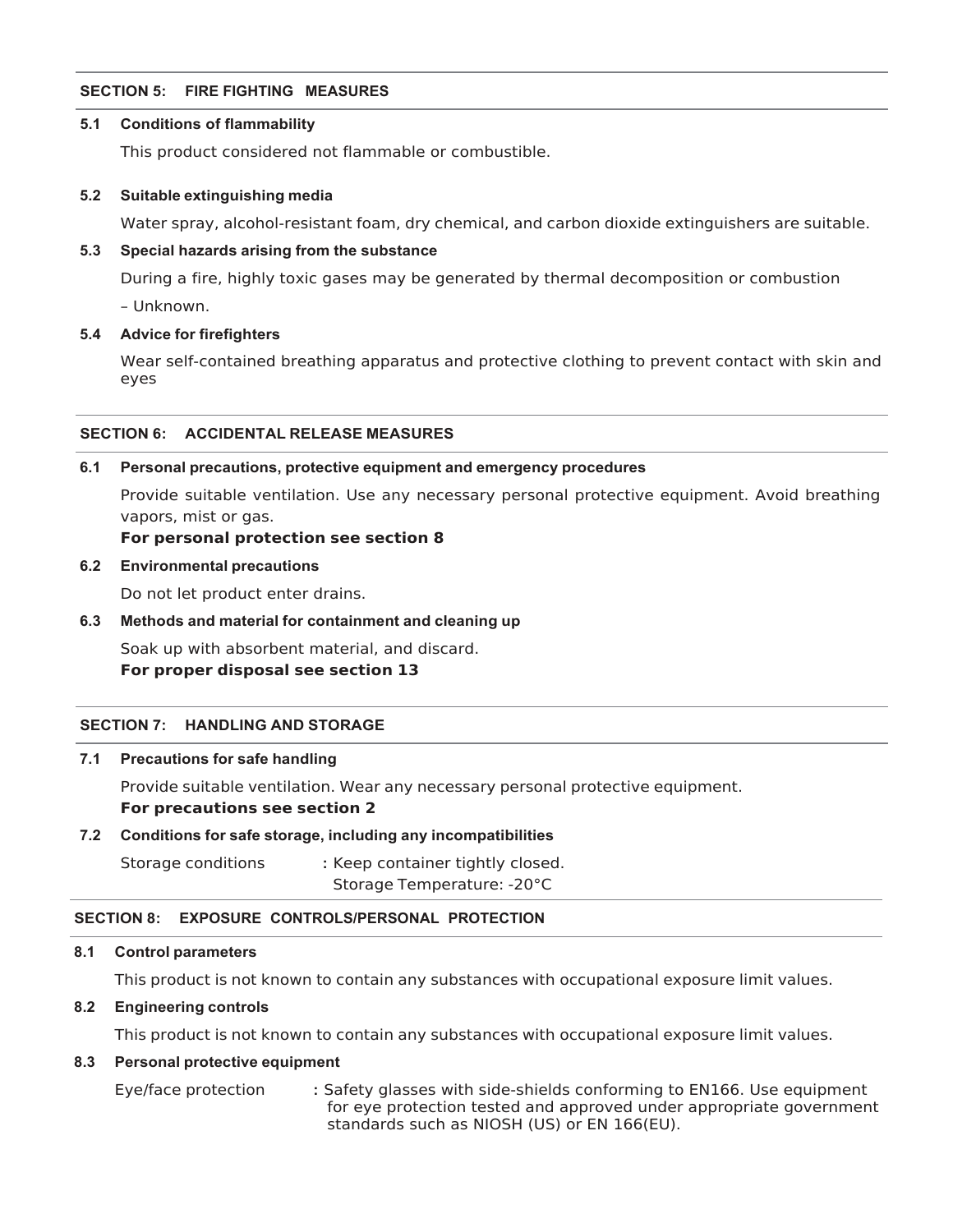| Skin protection        | : Handle with gloves. Gloves must be inspected prior to use. Use proper<br>glove removal technique - without touching outer surface of glove - to<br>avoid skin contact with this product. Dispose of contaminated gloves<br>after use in accordance with applicable laws and good laboratory<br>practices. Wash and dry hands. The type of protective equipment must<br>be selected according to the concentration and amount of the<br>dangerous substance at the specific workplace. |
|------------------------|-----------------------------------------------------------------------------------------------------------------------------------------------------------------------------------------------------------------------------------------------------------------------------------------------------------------------------------------------------------------------------------------------------------------------------------------------------------------------------------------|
| Body protection        | : Wear appropriate clothing. Ensure clothing is in good condition, with<br>no holes or tears. When selecting clothing, consider the concentration<br>and amount of substance to be handled.                                                                                                                                                                                                                                                                                             |
| Respiratory protection | : Where risk assessment shows air-purifying respirators are<br>appropriate use a full-face particle respirator type N100 (US) or<br>type P3 (EN 143) respirator cartridges as a backup to engineering<br>controls. If the respirator is the sole means of protection, use a<br>full-face supplied air respirator. Use respirators and components<br>tested and approved under appropriate government standards<br>such as NIOSH (US) or CEN (EU).                                       |

# **SECTION 9: PHYSICAL AND CHEMICAL PROPERTIES**

| 9.1          | Information on basic physical and chemical properties |                 |
|--------------|-------------------------------------------------------|-----------------|
| a)           | Appearance                                            | : Not available |
| b)           | Physical states                                       | : liquid        |
| C)           | Odor                                                  | : Not available |
| d)           | Odor threshold                                        | : Not available |
| e)           | Melting point                                         | : Not available |
| f)           | Boiling point range                                   | : Not available |
| g)           | pH                                                    | : Not available |
| h)           | Density                                               | : Not available |
| i)           | Flash point                                           | : Not available |
| j)           | Evaporation rate                                      | : Not available |
| k)           | Flammability                                          | : Not available |
| $\vert$      | Upper/lower flammability or<br>explosive limits:      | : Not available |
| m)           | Vapor pressure                                        | : Not available |
| n)           | Vapor density                                         | : Not available |
| $\mathsf{o}$ | Relative density                                      | : Not available |
| p)           | Solubility                                            | : Not available |
| q)           | Partition<br>coefficient:n-octanol/water              | : Not available |
| r)           | Autoignition temperature                              | : Not available |
| s)           | Decomposition temperature                             | : Not available |
| t)           | Viscosity                                             | : Not available |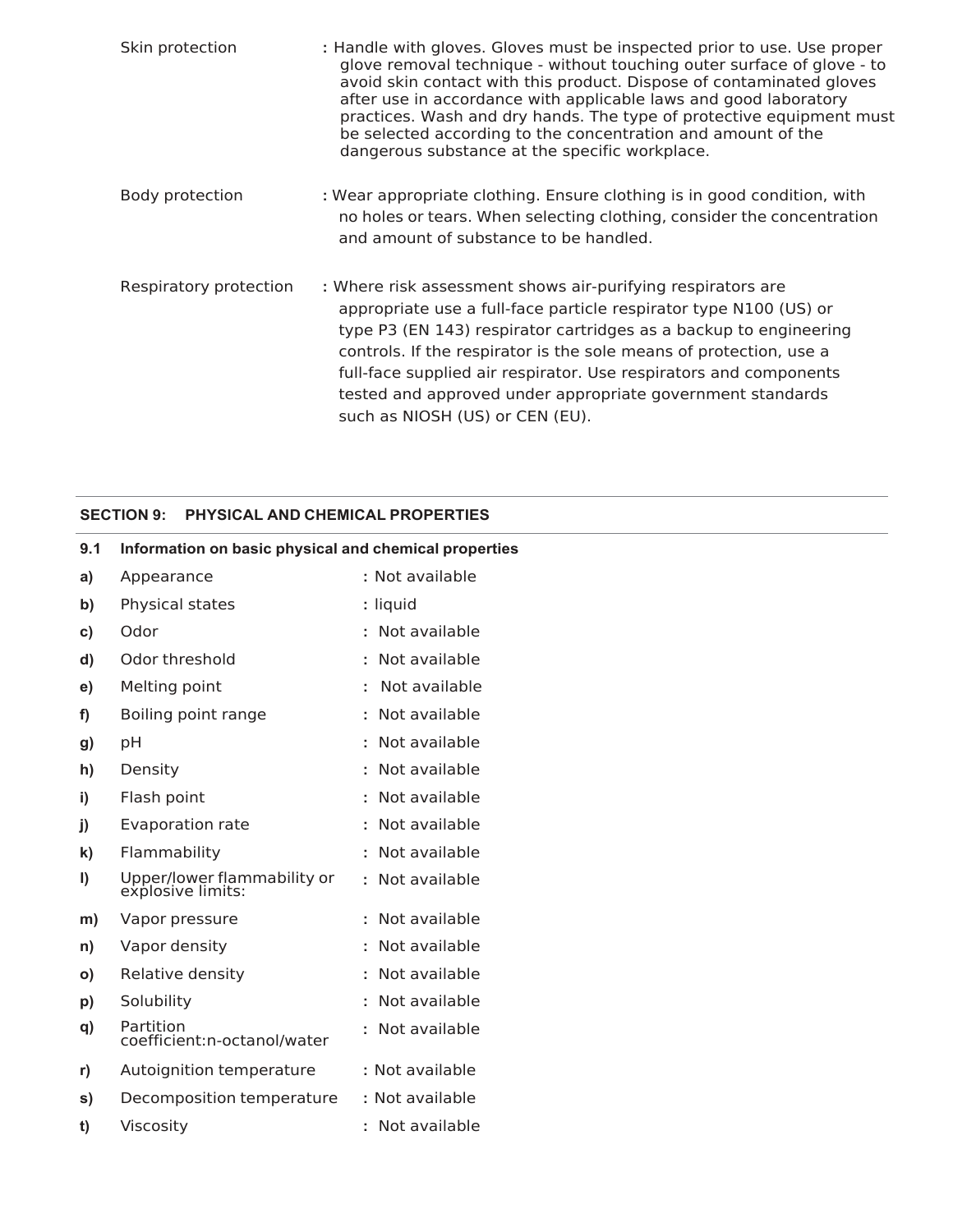#### **SECTION 10: STABILITY AND REACTIVITY**

# **10.1 Reactivity**

No special reactivity is known.

#### **10.2 Chemical stability**

Product is stable when stored and used as recommended.

# **10.3 Possibility of hazardous reactions**

No possibility of hazardous reactions is available.

#### **10.4 Incompatible materials**

Strong oxidizing agents are incompatible with this product and must be avoided.

# **10.5 Hazardous decomposition products**

Hazardous decomposition products formed under fire conditions. - Unknown.

# **SECTION 11: TOXICOLOGICAL INFORMATION**

# **11.1 Acute toxicity**

No acute toxicity data available.

# **11.2 Skin corrosion/irritation**

No skin/corrosion irritation data available.

# **11.3 Respiratory or skin sensitization**

No Respiratory or skin sensitization data available.

# **11.4 Germ cell mutagenicity**

No germ cell mutagenicity data available.

# **11.5 Carcinogenicity**

| <b>IARC</b>  | : No component of this product present at levels greater than or equal to 0.1%<br>is identified as probable, possible or confirmed human carcinogen by IARC.  |
|--------------|---------------------------------------------------------------------------------------------------------------------------------------------------------------|
| <b>ACGIH</b> | : No component of this product present at levels greater than or equal to 0.1%<br>is identified as probable, possible or confirmed human carcinogen by ACGIH. |
| <b>NTP</b>   | : No component of this product present at levels greater than or equal to 0.1%<br>is identified as probable, possible or confirmed human carcinogen by NTP.   |
| <b>OSHA</b>  | : No component of this product present at levels greater than or equal to 0.1%<br>is identified as probable, possible or confirmed human carcinogen by OSHA.  |

# **11.6 Reproductive toxicity**

No reproductive toxicity data available.

# **11.7 Specific target organ toxicity – single exposure**

No specific organ toxicity data available.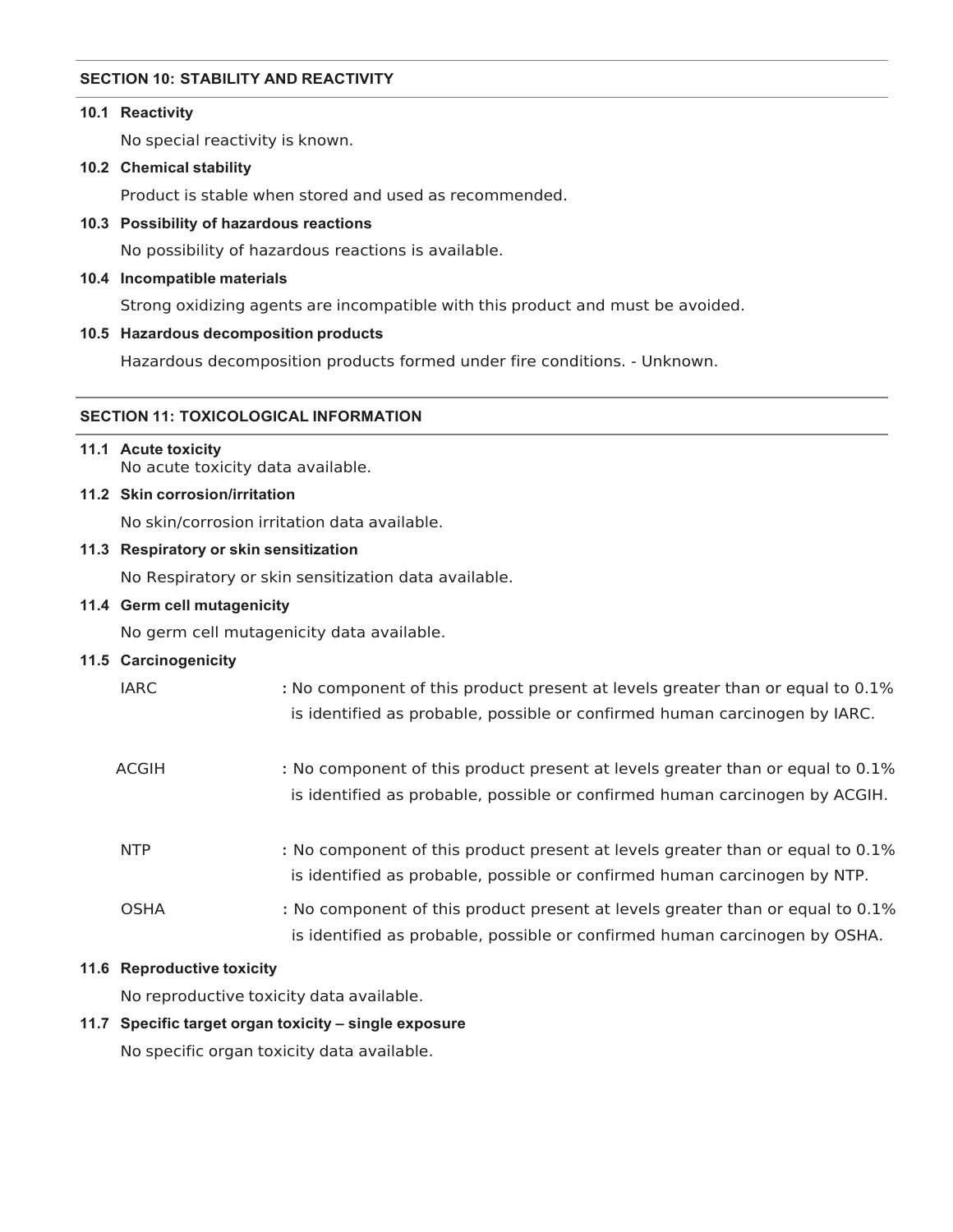# **11.8 Specific target organ toxicity – repeated exposure**

No specific organ toxicity data available.

# **11.9 Aspiration hazard**

No aspiration hazard data available.

# **11.10 Likely routes of exposure**

Respiratory organs, mouth, skin, and eyes.

# **11.11 Symptoms of exposure**

To the best of our knowledge, the chemical, physical, and toxicological properties have not been thoroughly investigated.

# **SECTION 12: ECOLOGICAL INFORMATION**

#### **12.1 Toxicity**

No ecological toxicity data available.

# **12.2 Persistence and degradability**

No persistence/degradability data available.

# **12.3 Bioaccumulative potential**

No bioaccumulation data available.

# **12.4 Mobility in soil**

No soil mobility data available.

# **12.5 Other adverse effect**

No other adverse effect data available.

#### **SECTION 13: DISPOSAL CONSIDERATIONS**

Disposal must be made according to official and local regulations.

# **SECTION 14: TRANSPORTATION INFORMATION**

# **14.1 DOT (US)**

Not a dangerous good under DOT(US) regulations.

### **14.2 IMDG**

Not a dangerous good under IMDG regulations.

# **14.3 IATA**

Not a dangerous good under IATA regulations.